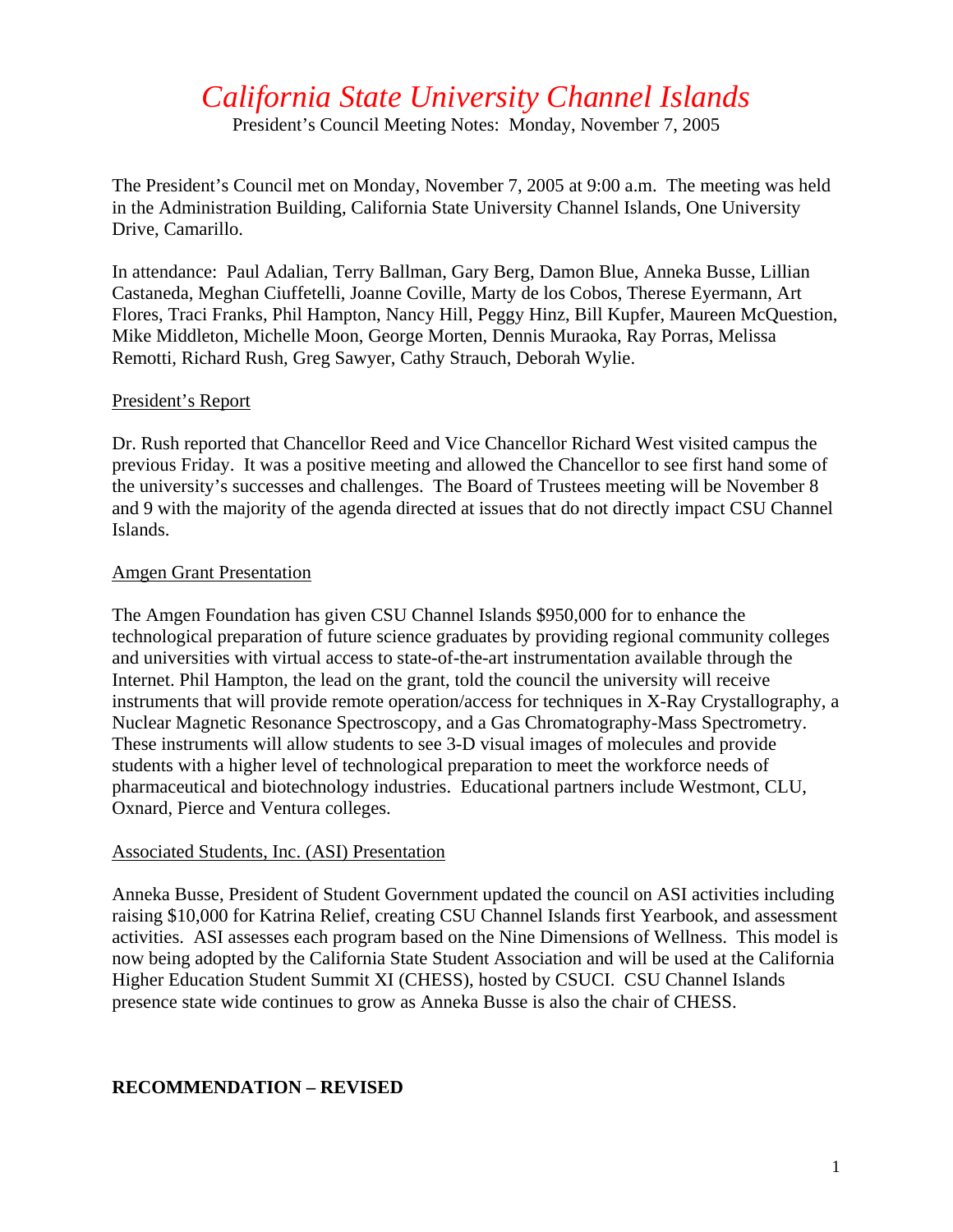a. Policy on Tobacco Sales and Sponsorships (Hinz) – Prohibits the sale of all tobacco products on campus and the campus will not advertise tobacco or accept sponsorships for campus events or activities from tobacco companies. UNANIMOUS APPROVAL BY COUNCIL.

b. Policy on Clearinghouse for Institutional Research (Muraoka) - Establishes a clearinghouse for institutional research findings where units will notify the Institutional Research Office of plans to conduct surveys on students/faculty/staff and will submit findings to the Institutional Research Office. UNANIMOUS APPROVAL BY COUNCIL.

c. Policy on Coordination of Data Collection for Purposes of Institutional Research (Muraoka) – Assigns the Assessment Council with the responsibility to calendar data collection activities for institutional research purposes involving CSUCI students, faculty or staff as participants. UNANIMOUS APPROVAL BY COUNCIL.

d. Policy on Family Educational Rights and Privacy Act (FERPA) (Blue) – Outlines required provisions established in the Family Educational Rights and Privacy Act including annual notifications and disclosures of educational records to students, disclosures of educational records to others, requests for information, directory information and the process for challenging information in student records. UNANIMOUS APPROVAL BY COUNCIL.

e. Policy on Smoking (Flores) – Prohibits smoking within 50 feet of inhabited structures on campus and in all state owned vehicles. This policy augments current state regulations which prohibit smoking within 20 feet of inhabited structures. A friendly amendment by Mike Middleton added wording to include state owned vehicles. Anneka Busse questioned how the policy would be enforced. Art Flores noted the challenges and recommended educational programming, wide distribution of the policy and community oversight by reporting offenders. APPROVAL BY COUNCIL WITH TWO ABSTENTIONS.

f. Policy on Drug-Free Campus & Workplace (Flores) – Outlines required provisions in Drug-Free Schools and Communities Act to annually distribute CSUCI's Substance Abuse Policy to faculty staff and students and to prohibit the unlawful manufacture, distribution, possession or sale of controlled substances or alcohol on campus. Bill Kupfer noted that the policy did not address responsible use of alcohol. It was recommended that the policy be brought back to President's Council with that addition.

# **DISCUSSION – 1ST READING ITEMS**

g. Policy on Motor Vehicle Use (Porras) – This policy reworked an earlier proposed policy to include the use of university vehicles, rental vehicles, and personal vehicles for university use. Discussion included: the requirement to use state approved rental companies that are often have more expensive rates than non-approved companies; guidelines for the use of electric campus vehicles by employees living in University Glen; the kinds of insurance and liability recommended bases on the type of vehicle used for university business; and the determination of